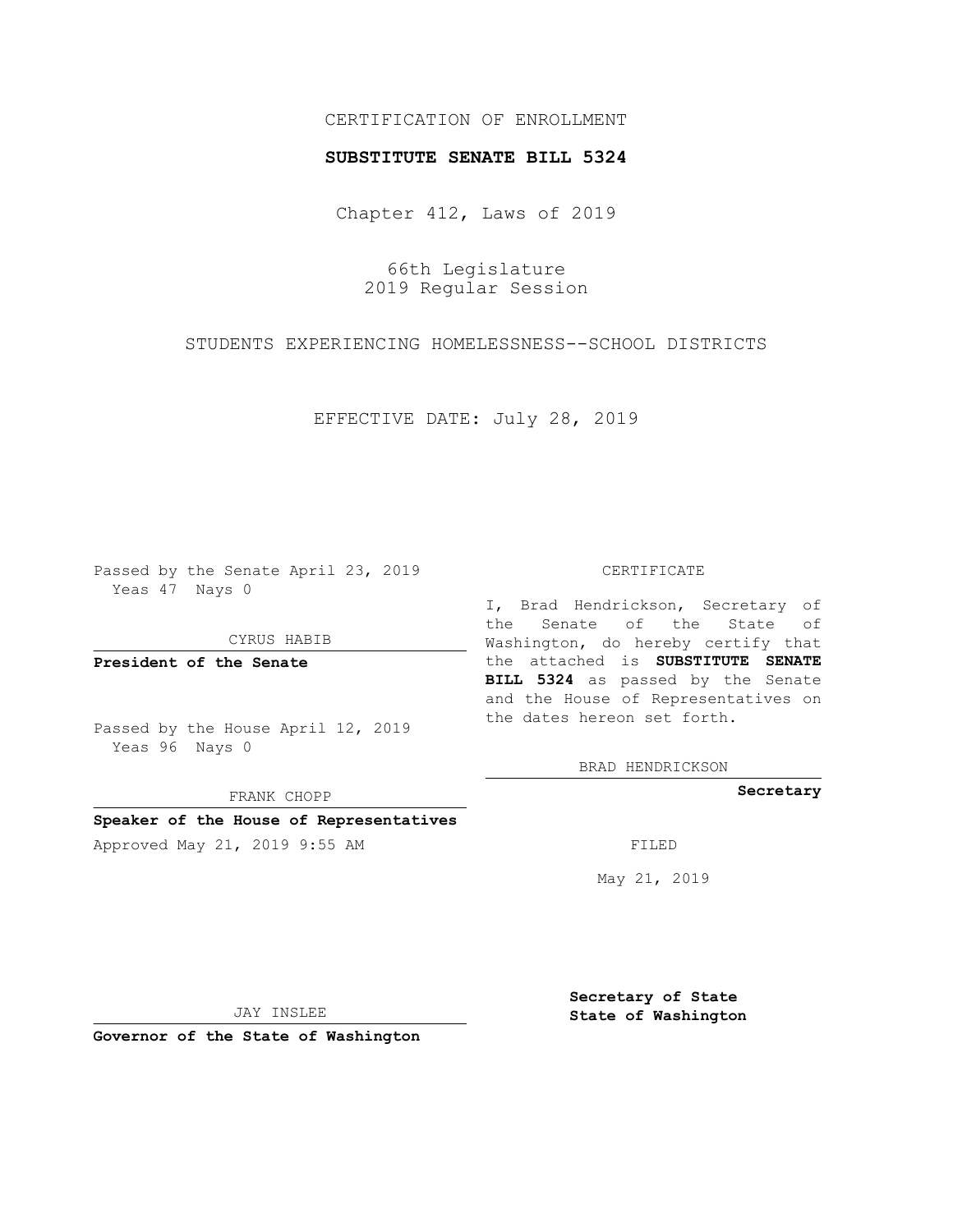## **SUBSTITUTE SENATE BILL 5324**

AS AMENDED BY THE HOUSE

Passed Legislature - 2019 Regular Session

# **State of Washington 66th Legislature 2019 Regular Session**

**By** Senate Ways & Means (originally sponsored by Senators Frockt, Zeiger, Darneille, Walsh, Kuderer, Palumbo, Das, Hasegawa, Hunt, Wellman, Cleveland, Pedersen, Keiser, Nguyen, McCoy, Van De Wege, Dhingra, and Saldaña)

READ FIRST TIME 02/28/19.

1 AN ACT Relating to support for students experiencing 2 homelessness; amending RCW 28A.300.542, 43.185C.340, and 28A.320.142; 3 and creating a new section.

4 BE IT ENACTED BY THE LEGISLATURE OF THE STATE OF WASHINGTON:

5 **Sec. 1.** RCW 28A.300.542 and 2016 c 157 s 2 are each amended to read as follows:6

 (1) Subject to the availability of amounts appropriated for this specific purpose, the office of the superintendent of public instruction shall create a competitive grant process to evaluate and award state-funded grants to school districts to increase 11 identification of ((homeless)) students experiencing homelessness and 12 the capacity of the districts to provide support((, which may include 13 education liaisons, for homeless students)) for students experiencing homelessness. Funds may be used in a manner that is complementary to federal McKinney-Vento funds and consistent with allowable uses as 16 determined by the office of the superintendent of public instruction. The process must complement any similar federal grant program or programs in order to minimize agency overhead and administrative costs for the superintendent of public instruction and school districts. School districts may access both federal and state funding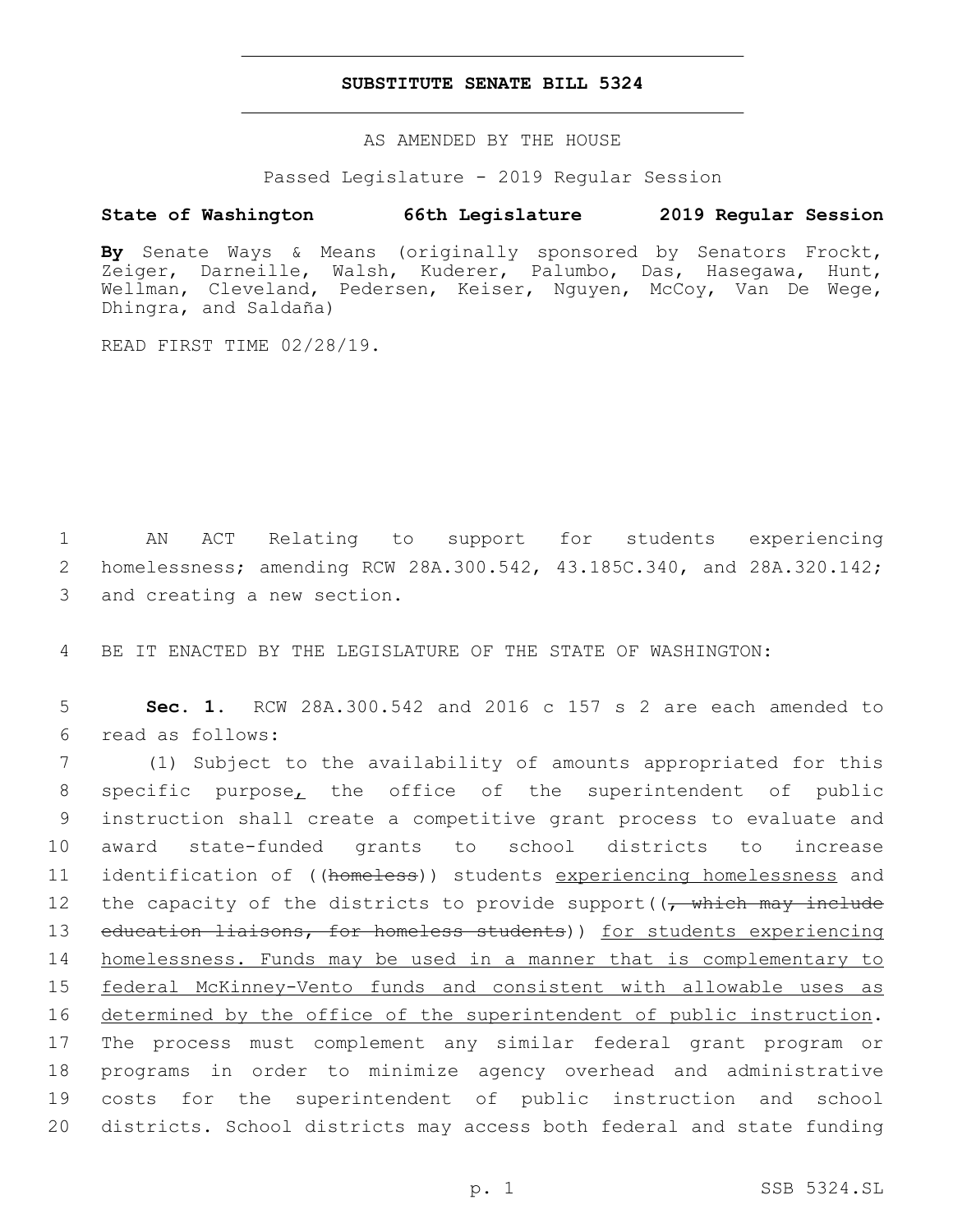1 to identify and support ((homeless)) students experiencing homelessness.2

 (2) Award criteria for the state grants must be based on the demonstrated need of the school district and may consider the number or overall percentage, or both, of homeless children and youths enrolled in preschool, elementary, and secondary schools in the school district, and the ability of the local school district to meet these needs. Award criteria for these must also be based on the 9 quality of the applications submitted. ((Preference)) Selected grantees must reflect geographic diversity across the state. Greater weight must be given to districts that demonstrate a commitment to:

 (a) Partnering with local housing and community-based organizations with experience in serving the needs of students 14 experiencing homelessness or students of color;

15 (b) Serving the needs of unaccompanied youth; and

 (c) Implementing evidence-informed strategies to address the 17 opportunity gap and other systemic inequities that negatively impact students experiencing homelessness and students of color. Specific 19 strategies may include, but are not limited to:

 (i) Enhancing the cultural responsiveness of current and future 21 staff;

 (ii) Ensuring all staff, faculty, and school employees are 23 actively trained in trauma-informed care;

 (iii) Providing inclusive programming by intentionally seeking 25 and utilizing input from the population being served;

26 (iv) Using a multidisciplinary approach when serving students 27 experiencing homelessness and their families;

 (v) Intentionally seeking and utilizing input from the families and students experiencing homelessness about how district policies, services, and practices can be improved; and

 (vi) Identifying data elements and systems needed to monitor progress in eliminating disparities in academic outcomes for students experiencing homelessness with their housed peers.

 (3) At the end of each academic year, districts receiving grants ((must measure during the academic year how often each student physically moves, what services families or unaccompanied youth could 37 access, and whether or not a family or unaccompanied youth received stable housing by the end of the school year)) shall monitor and 39 report on the academic outcomes for students served by the grants. The academic outcomes are those recommended by the office of the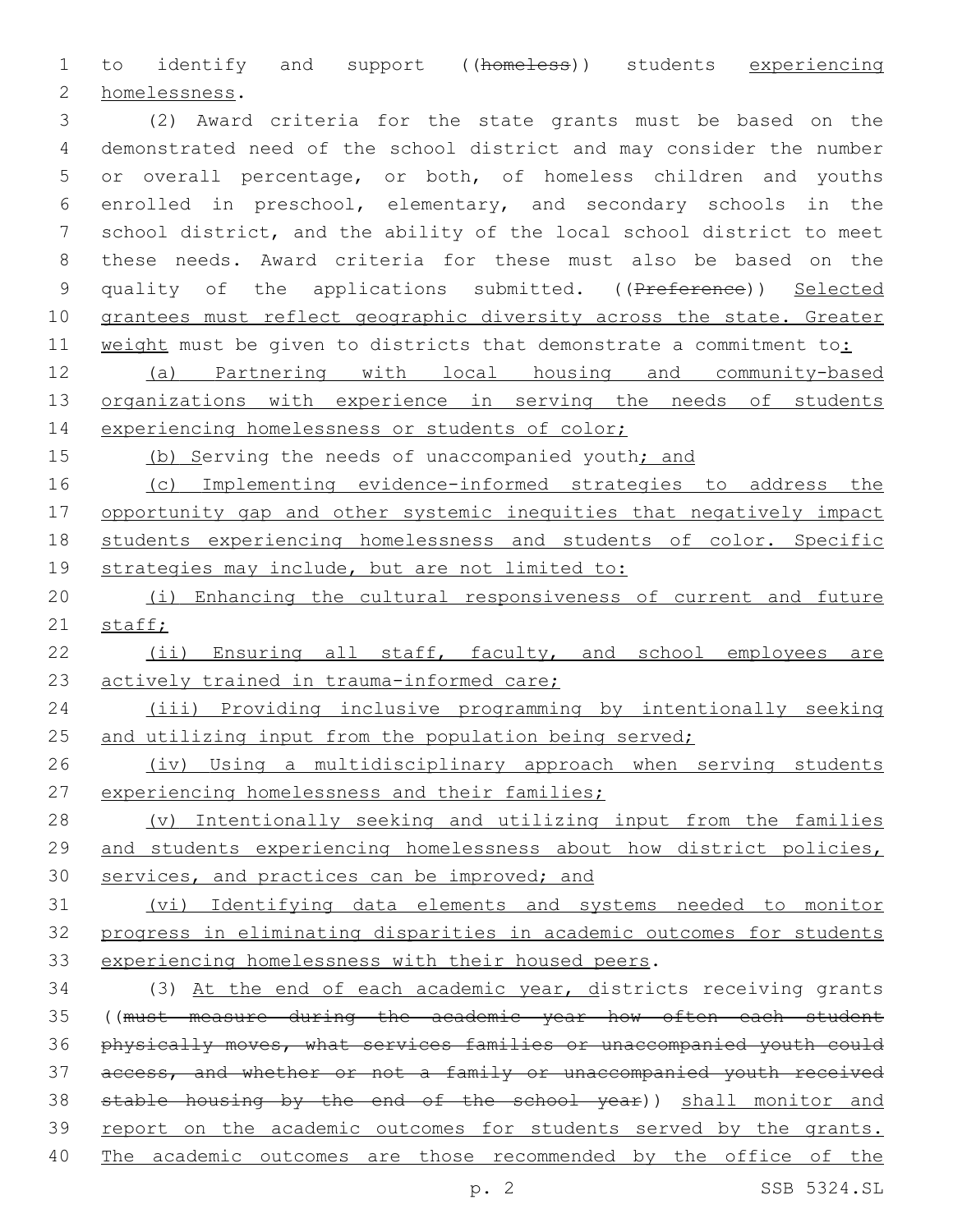superintendent of public instruction. The office of the 2 superintendent of public instruction shall review the reports submitted by the districts and assist school districts in using these data to identify gaps and needs, and develop sustainable strategies to improve academic outcomes for students experiencing homelessness.

6 (4) ((Homeless)) Students experiencing homelessness are defined 7 as students without a fixed, regular, and adequate nighttime 8 residence ((as set forth)) in accordance with the definition of 9 homeless children and youths in the federal McKinney-Vento homeless 10 ((education)) assistance act ((+P.L. 100-77; 101 Stat. 482))), 42 11 U.S.C. Sec. 11431 through 11435.

12 (5) School districts may not use funds allocated under this 13 section to supplant existing federal, state, or local resources for 14 ((homeless student)) supports for students experiencing homelessness, 15 which may include education liaisons.

16 (6) Grants awarded to districts under this section may be for two 17 years.

18 **Sec. 2.** RCW 43.185C.340 and 2016 c 157 s 3 are each amended to 19 read as follows:

20 (1) Subject to funds appropriated for this specific purpose, the 21 department  $(1, in constant)$  consultation with the office of the superintendent 22 of public instruction,  $)$  shall administer a grant program that links 23 ((homeless)) students experiencing homelessness and their families 24 with stable housing located in the ((homeless)) student's school 25 district. The goals of the program  $((\frac{1}{15}))$  are to:

26 (a) Provide educational stability for ((homeless)) students 27 experiencing homelessness by promoting housing stability; and

28 (b) Encourage the development of collaborative strategies between 29 housing and education partners.

 (2) To ensure that innovative strategies between housing and 31 education partners are developed and implemented, the department may contract and consult with a designated vendor to provide technical assistance and program evaluation, and assist with making grant awards. If the department contracts with a vendor, the vendor must be selected by the director and:

36 (a) Be a nonprofit vendor;

37 (b) Be located in Washington state; and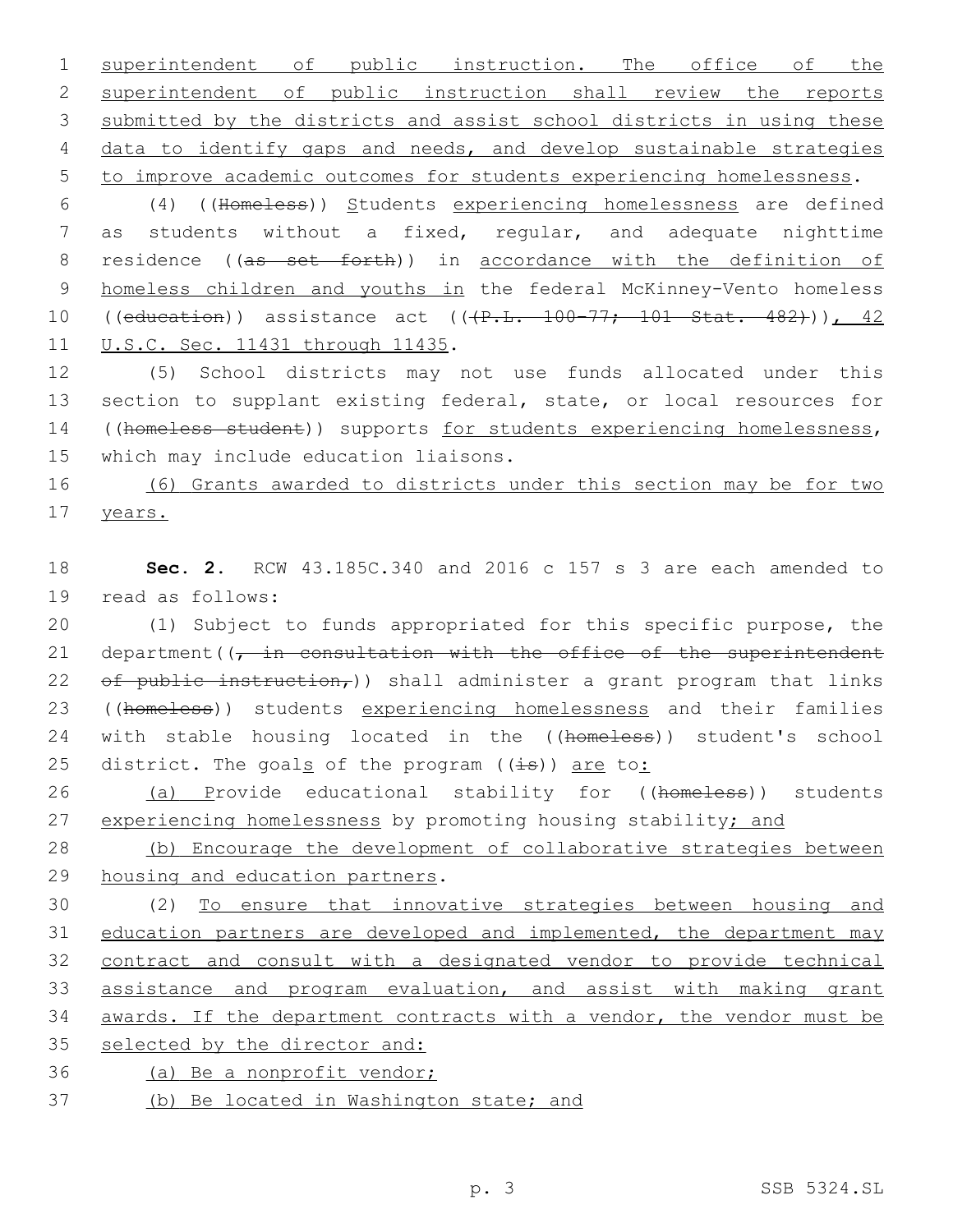(c) Have a demonstrated record of working toward the housing and educational stability of students and families experiencing homelessness.

 (3) In implementing the program, the department, or the department in partnership with its designated vendor, shall consult with the office of the superintendent of public instruction.

 (4) The department, ((working with the office of the 8 superintendent of public instruction)) or the designated vendor in consultation with the department, shall develop a competitive grant 10 process to make grant awards ((of no more than one hundred thousand dollars per school, not to exceed five hundred thousand dollars per 12 school district,)) to ((school districts partnered with)) eligible organizations on implementation of the proposal. For the purposes of this subsection, "eligible organization" means any local government, local housing authority, regional support network established under chapter 71.24 RCW, behavioral health organization, nonprofit community or neighborhood-based organization, federally recognized Indian tribe in the state of Washington, or regional or statewide nonprofit housing assistance organization. Applications for the grant program must include ((contractual agreements)) a memorandum of understanding between the housing providers and school districts defining the responsibilities and commitments of each party to 23 identify, house, and support ((homeless)) students experiencing homelessness. The memorandum must include:

 (a) How housing providers will partner with school districts to address gaps and needs and develop sustainable strategies to help 27 students experiencing homelessness; and

 (b) How data on students experiencing homelessness and their families will be collected and shared in accordance with privacy protections under applicable federal and state laws.

 (((3) The grants awarded to school districts shall not exceed 32 fifteen school districts per school year.)) (5) In determining which ((partnerships)) eligible organizations will receive grants, 34 ((preference must)) the department must ensure that selected grantees 35 reflect geographic diversity across the state. Greater weight shall be given to ((districts with a demonstrated commitment of partnership 37 and history with)) eligible organizations that demonstrate a commitment to:

(a) Partnering with local schools or school districts; and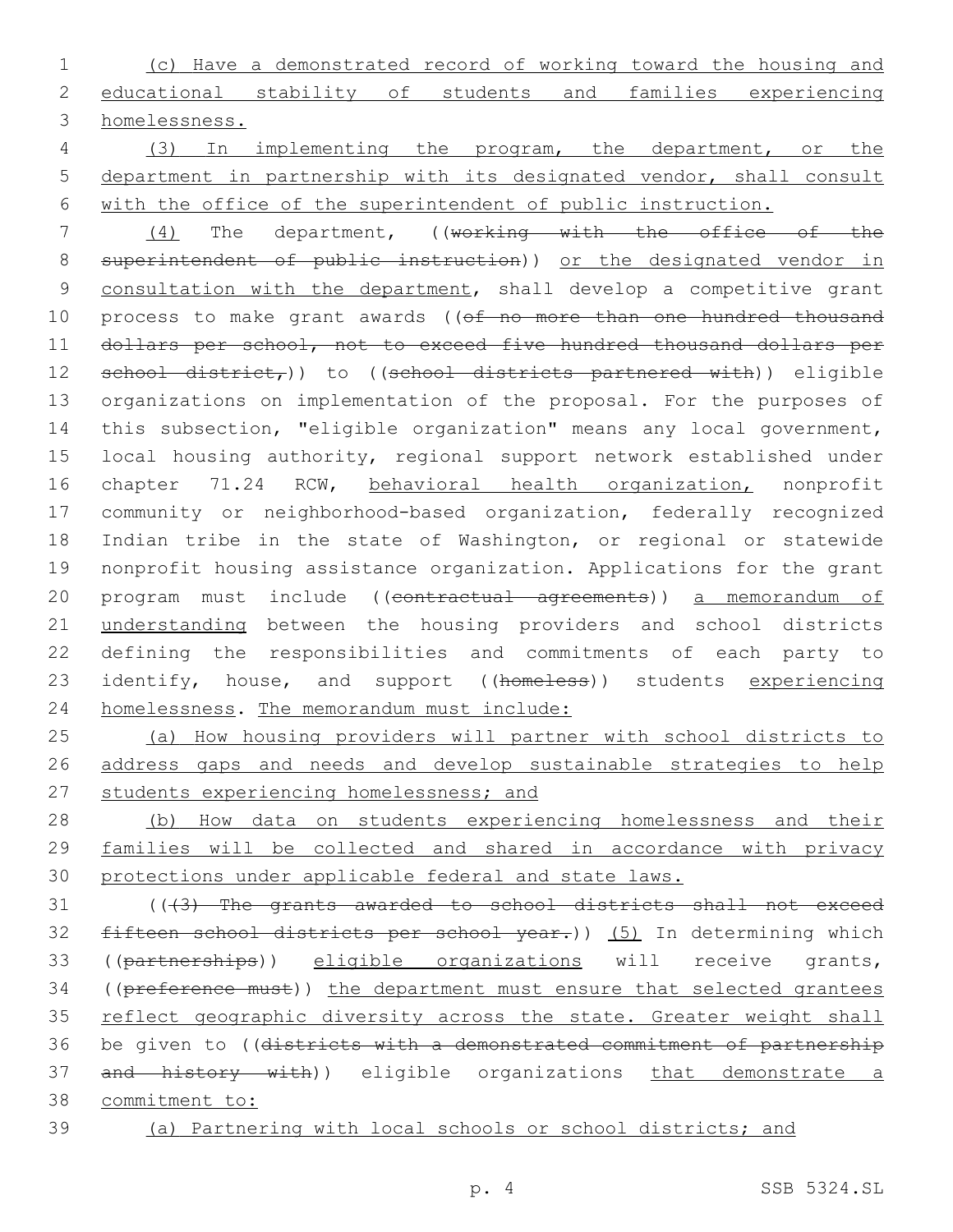1 (b) Developing and implementing evidence-informed strategies to 2 address racial inequities. Specific strategies may include, but are 3 not limited to: 4 (i) Hiring direct service staff who reflect the racial, cultural, 5 and language demographics of the population being served; 6 (ii) Committing to inclusive programming by intentionally seeking 7 and utilizing input from the population being served; 8 (iii) Ensuring eligibility criteria does not unintentionally 9 screen out people of color and further racial inequity; and 10 (iv) Creating access points in locations frequented by parents, 11 guardians, and unaccompanied homeless youth of color. 12  $((+4))$   $(6)$  Activities eligible for assistance under this grant 13 program include but are not limited to: 14 (a) Rental assistance, which includes utilities, security and 15 utility deposits, first and last month's rent, rental application 16 fees, moving expenses, and other eligible expenses to be determined 17 by the department; 18 (b) Transportation assistance, including gasoline assistance for 19 families with vehicles and bus passes; 20 (c) Emergency shelter; ((and)) 21 (d) Housing stability case management; and 22 (e) Other collaborative housing strategies, including prevention 23 and strength-based safety and housing approaches.  $24$  (( $(-5)$ )) (7)(a) All beneficiaries of funds from the grant program 25 must be ((unaccompanied youth or)) from ((very low-income)) 26 households((- For the purposes of this subsection, "very low-income 27 household" means an unaccompanied youth or family or unrelated 28 persons living together whose adjusted income is less than fifty 29 percent of the median family income, adjusted for household size, for 30 the county where the grant recipient is located)) that include at 31 least one student experiencing homelessness as defined as a child or 32 youth without a fixed, regular, and adequate nighttime residence in 33 accordance with the federal McKinney-Vento homeless assistance act, 34 42 U.S.C. Sec. 11431 through 11435. 35 (b) For the purposes of this section, "student experiencing 36 homelessness" includes unaccompanied homeless youth not in the 37 physical custody of a parent or guardian. "Unaccompanied homeless 38 youth" includes students up to the age of twenty-one, in alignment 39 with the qualifications for school admissions under RCW 28A.225.160(1).40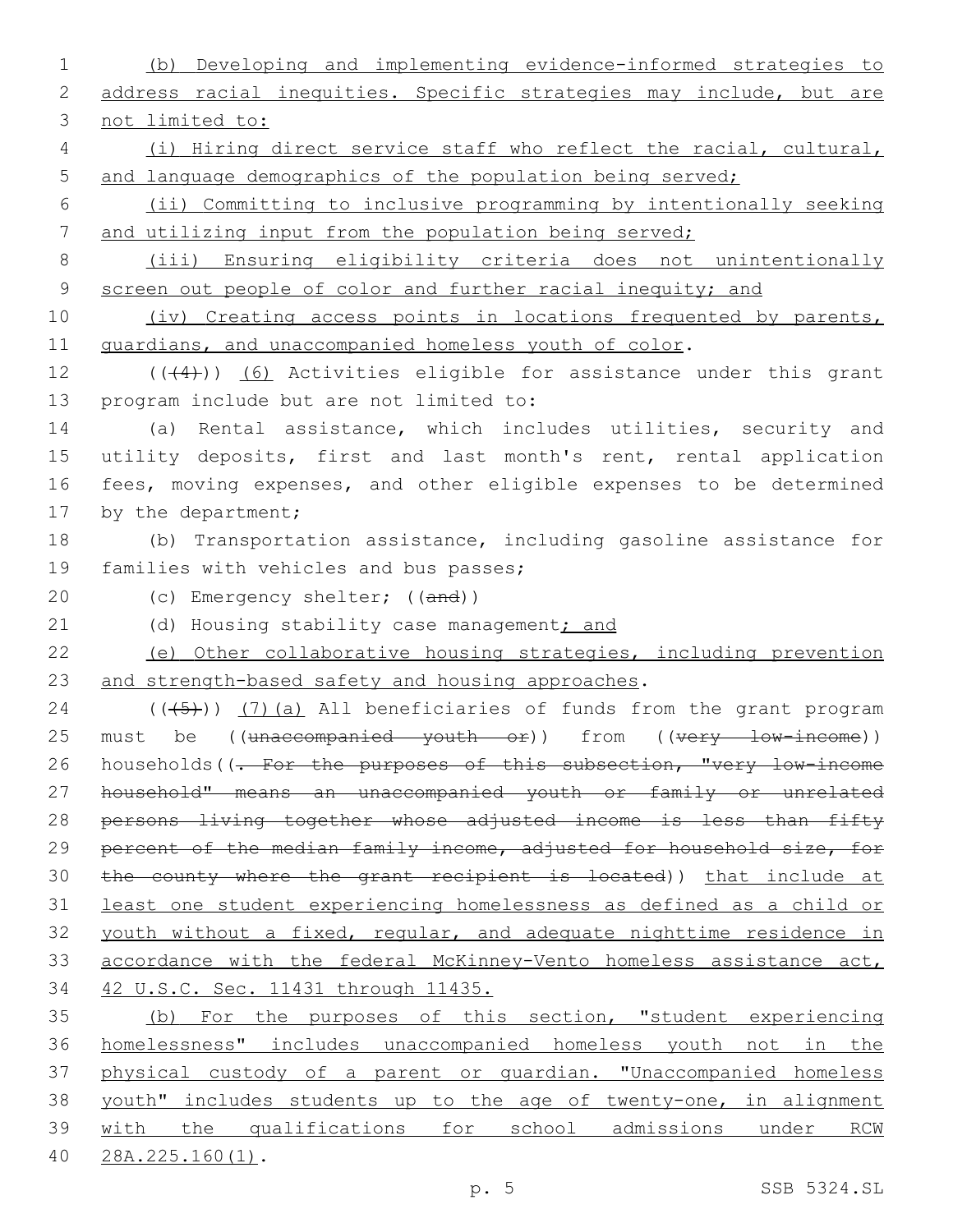1 (((6)) (8)(a) Grantee ((school districts)) organizations must 2 compile and report information to the department. The department 3 shall report to the legislature the findings of the grantee, the 4 housing stability of the homeless families, ((the academic 5 performance of the grantee population,)) and any related policy recommendations.6

7 (b) Grantees must track and report on the following measures 8 including, but not limited to:

9 (i) Length of time enrolled in the grant program;

10 (ii) Housing destination at program exit;

11 (iii) Type of residence prior to enrollment in the grant program; 12 and

13 (iv) Number of times homeless in the past three years.

 (c) Grantees must also include in their reports a narrative 15 description discussing its partnership with school districts as set forth in the memorandum outlined in subsection (4) of this section. Reports must also include the kinds of supports grantees are providing students and families to support academic learning.

19 (d) Data on all program participants must be entered into and 20 tracked through the Washington homeless client management information 21 system as described in RCW 43.185C.180.

 $22$  ( $(\overline{+7})$ ) (9) In order to ensure that ((school districts)) housing 23 providers are meeting the requirements of ((an approved)) the grant 24 program for ((homeless)) students experiencing homelessness, the 25 ((office of the superintendent of public instruction)) department, or 26 the department in partnership with its designee, shall monitor the 27 program((s)) at least once every two years. ((Monitoring shall begin 28 during the 2016-17 school year.

 $(29 \t (8))$  (10) Any program review and monitoring under this section 30 may be conducted concurrently with other program reviews and 31 monitoring conducted by the department. In its review, the ((office 32 of the superintendent of public instruction)) department, or the 33 department in partnership with its designee, shall monitor program 34 components that include ((but need not be limited to)) the process 35 used by the ((district)) eligible organization to identify and reach 36 out to ((homeless)) students experiencing homelessness, ((assessment 37 data)) and other indicators to determine how well the ((district)) 38 eligible organization is meeting the ((academie)) housing needs of 39 ((homeless)) students((, district expenditures used to expand 40 opportunities for these students, and the academic progress of